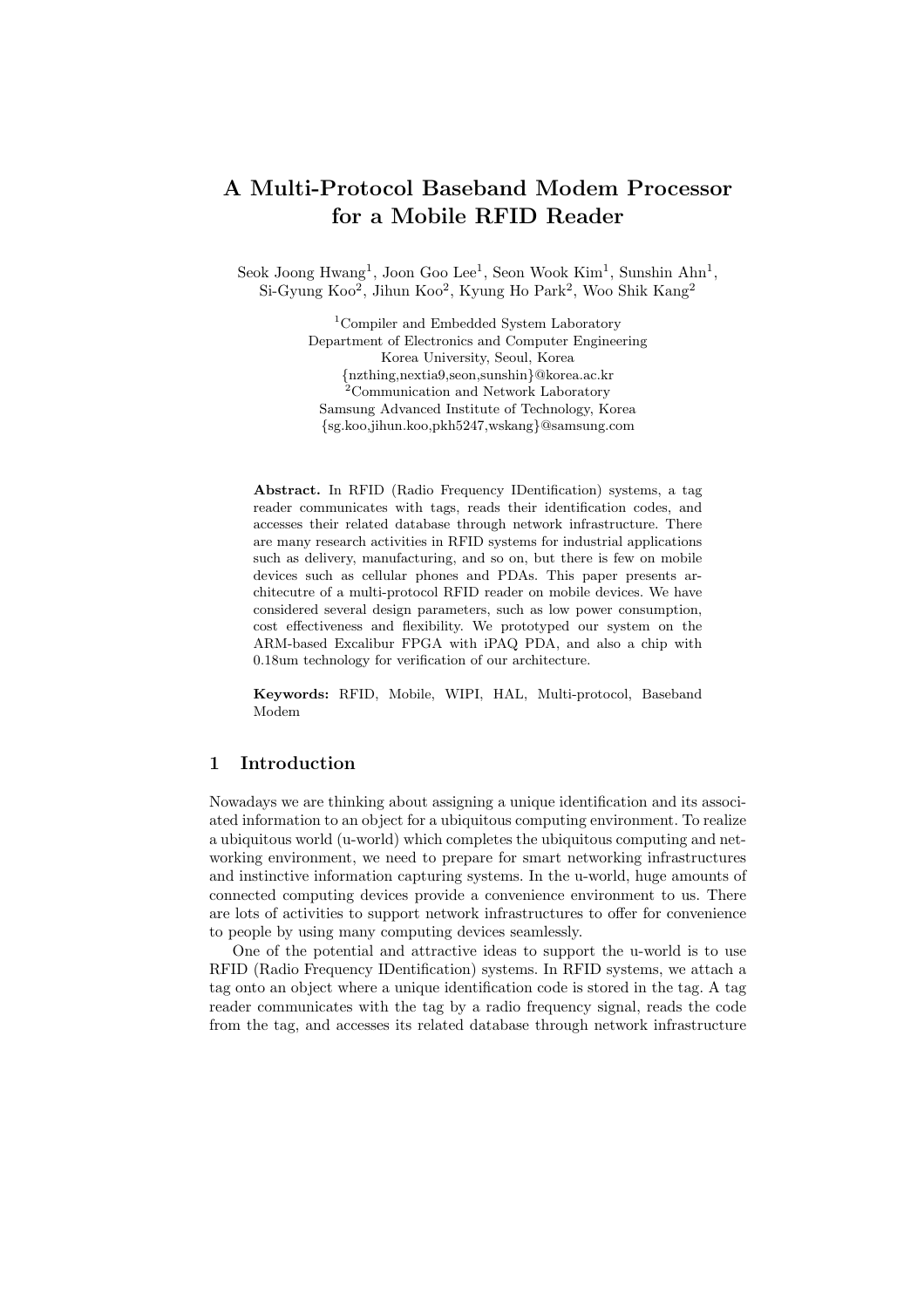for getting more information. Figure 1 shows the environment especially for mobile-based RFID systems. the RFID tag is attached to a statue as an object and the tag's information is read by RFID readers on mobile devices. We can get the detailed information (name, description, and so on) about the statue by accessing Internet.



Fig. 1. Example of a mobile RFID environment.

In general, an industrial reader system is widely available in delivery and manufacturing services. The whole system is highly optimized for accuracy and speed performance by locating each reader at fixed and optimized location. Also, the size of the industrial reader is large, since there is no resource constraint such as power consumption and area. The RFID system in the mobile environment has some different scenarios from the industrial one. Because the reader is carried anywhere and anytime, We should consider several design parameters, such as low power consumption, cost effectiveness and flexibility. The resource optimization is very important in the mobile environment, and flexibility is required for supporting the wide scope of mobile devices and their applications.

In this paper, we present architecture of a multi-protocol RFID reader on mobile devices such as mobile phones and PDAs. We have prototyped our system on the ARM-based Excalibur FPGA [1] with iPAQ PDA, and also we have fabricated a chip with 0.18um technology for verification of our architecture.

The paper consists of the followings: In Section 2, we present an overview of our multi-protocol RFID readers architecture. We present the hardware architecture in Section 3 in detail. The experimental design is discussed in Section 4, and finally the conclusion is made in Section 5.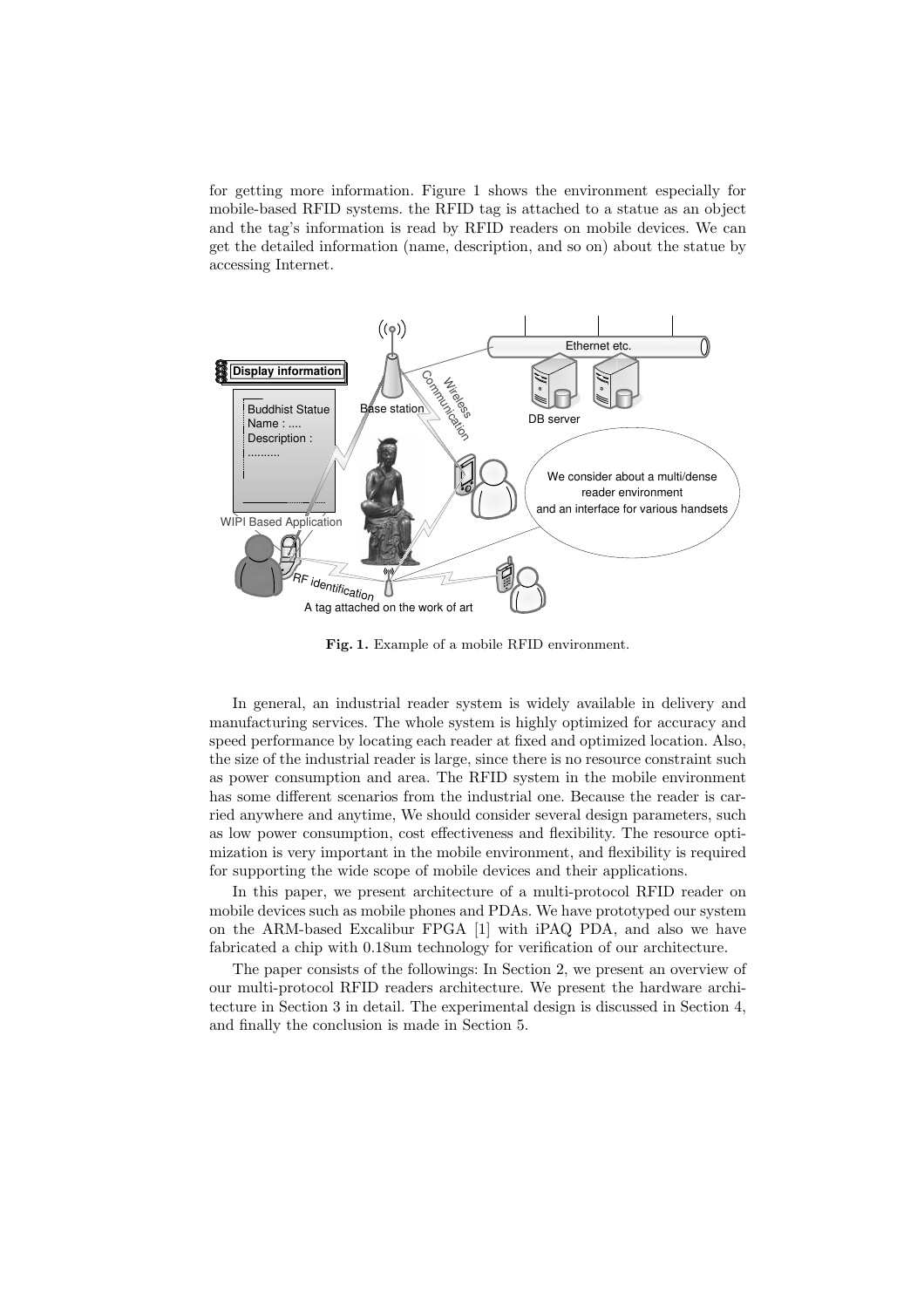# 2 ARCHITECTURE OVERVIEW

Figure 2 shows an overall software and hardware organization of a multi-protocol RFID reader for our system. The RFID reader consists of tightly integrated four parts, a RF circuit, baseband hardware logics, RFID software components, and a handset.



Fig. 2. Software and hardware organization of our mobile RFID reader.

In a physical layer of RFID systems, ASK modulation is common to all the passive RFID protocols [2–5], because it is easy to implement ASK modulation in a passive tag which has cost and power concerns. But, ASK signal is poor at performance than other modulation schemes. Thus our modulator and demodulator were carefully designed to manipulate this signal efficiently. And they were implemented in hardware logics as they requires higher performance than other workloads, moreover there is hard real-time constraint. As a result , we were able to implement most of other functionalities of a RFID reader in software to support multi-protocols and the next coming standards easily at lower operating frequency.

The RFID software components consist of baseband modem APIs, a firmware, HAL interfaces, and WIPI-based applications. And these components are running on a general purpose processor (ARM9) . The baseband modem APIs provide interfaces to access baseband modem hardware logics and RF circuits for controlling modem hardware. The firmware includes anti-collision algorithms, reader collision algorithms, interfaces with handset adaptation layer (HAL), and so on. The HAL is an abstract layer to provide hardware independence to an application. WIPI (Wireless Internet Platform for Interoperability) [6] is the common platform envisioned by the Korean Ministry of Information and Com-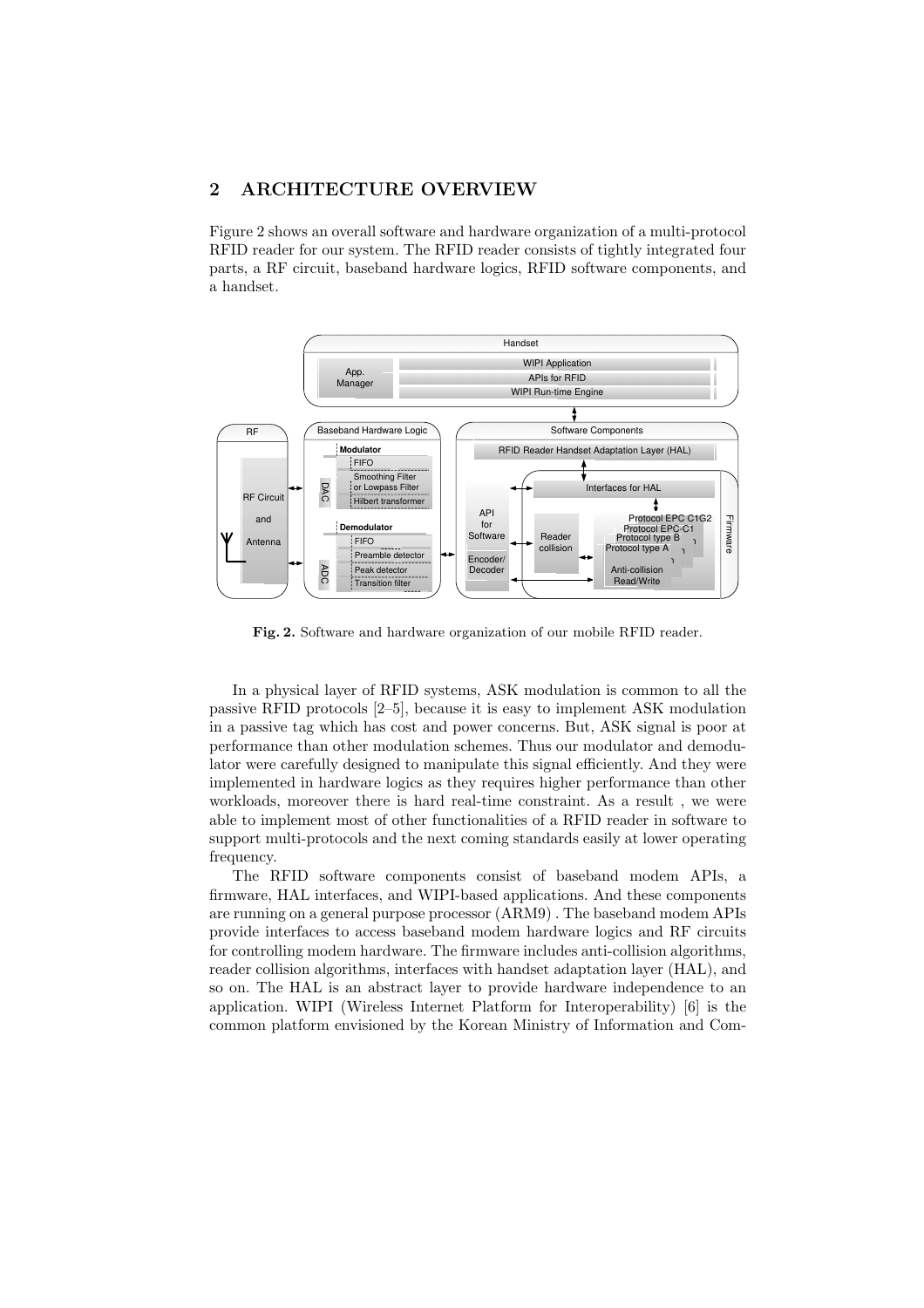munication for running mobile applications on any handset independent to vendors. WIPI serves as a backbone for content providers to develop applications that run seamlessly on any mobile platform. Any WIPI-based application can access and control a RFID reader through HAL interfaces in a uniform manner. A thorough description of the detail software architecture is provided by Lee et al [7].

In the following section, we will present the hardware architectures in detail.

# 3 HARDWARE ARCHITECTURE

To reduce performance burden for the general purpose processor, the modulator and the demodulator were designed as hardware logics. The modulator was designed to use a frequency spectrum efficiently and to give flexibility in real environments. And the demodulator was focused on low power consumption and cost effectiveness as well as maintaining acceptable performance on our environment. In this section, the architecture of the hardware is explained.

#### 3.1 Modulator

Concerning multiple reader environments, each nation has its own regulation of frequency resource usage. Thus it is hard to make a universal transmission filter. And due to a strict transmission mask [5], it is difficult to achieve maximum transmission speed which is specified in each RFID standard.

In order to resolve the problem, our modulation filters were designed to support SSB (Single Side Band) transmission to use frequency spectrum efficiently in addition to DSB (Double Side Band) transmission, and all filters were design to be programmable for easy adaptation in real environments. The transmitted data on a forward link are written into FIFO. They are converted to rectangular pulses by a pulse generator, and then filtered by a 16-tap FIR pulse shaping filter. In the DSB transmission, the pulse shaped signal is transmitted to I channel and Q channel, which is tied to zero. In the SSB transmission, I and Q channel signals are generated by the Hilbert transformer, which was implemented with a 31-tap FIR filter, from the pulse shaped signal.

|                                                  | Forward link       |                                                        | Filter configurations |               |                  |                                           |  |  |
|--------------------------------------------------|--------------------|--------------------------------------------------------|-----------------------|---------------|------------------|-------------------------------------------|--|--|
| Standards                                        | $\ $ Bit rate Link |                                                        |                       |               |                  | $\langle$ Type Sampling Passband Stopband |  |  |
|                                                  |                    | frequency                                              |                       |               |                  | frequency frequency frequency             |  |  |
| EPC C1                                           |                    | 15 Kbps  120 kHz    SSB   1200 kHz   120 kHz   180 kHz |                       |               |                  |                                           |  |  |
| ISO Type B  40 Kbps  40 kHz $ $ DSB  400 kHz $ $ |                    |                                                        |                       |               | $80 \text{ kHz}$ | $100 \text{ kHz}$                         |  |  |
| $EPC C1G2$ 80 Kbps 80 kHz                        |                    |                                                        |                       | $DSB 400$ kHz | $80 \text{ kHz}$ | $100 \text{ kHz}$                         |  |  |
|                                                  |                    | $ 80 \text{ Kbps} $ 80 kHz                             |                       | $SSB$ 800 kHz | $80 \text{ kHz}$ | $110 \text{ kHz}$                         |  |  |

Table 1. Filter configurations for each standard.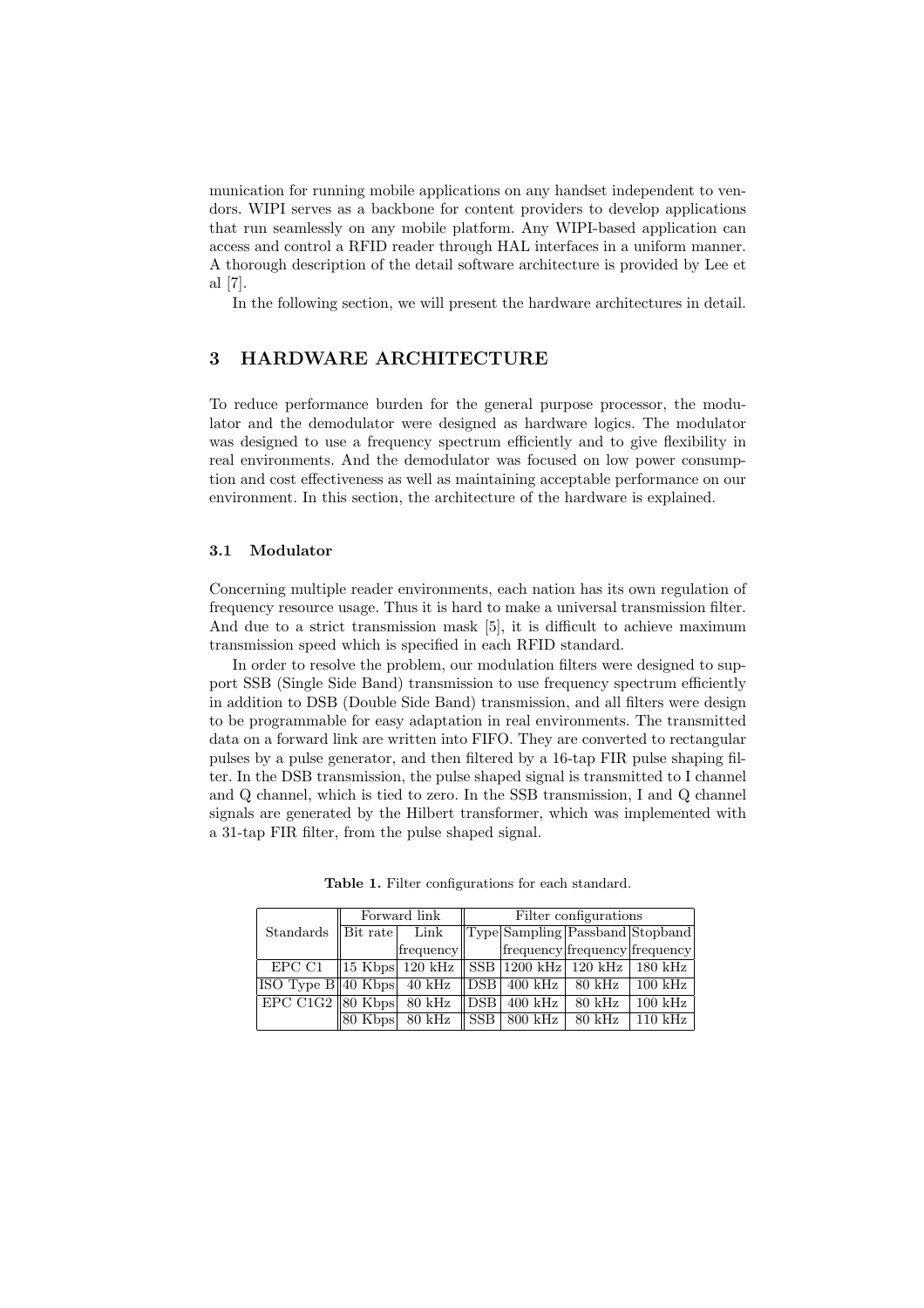Table 1 shows the maximum transmission speeds of each standard with our filter, and each filter configuration satisfies with the Korean RFID regulation. Resulting signal spectrum satisfies with transmission mask for the first neighbor channel where 20dB attenuation is occurred in 200 kHz channel bandwidth which is allowed in the Korean regulation.

#### 3.2 Demodulator

The acquisition of a signal in the mobile-RFID system introduces several design difficulties. First, since a mobile system requires low power consumption and cost effective design, we chose a direct conversion and single antenna architecture. While the direct conversion architecture has a merit for reduction system cost compared to devices with IF-based architectures, it brings about various intermodulations and spurious signals on account of local oscillator and self-mixing interference leakage [8–11]. These are sources of DC offset fluctuation which is difficult to be eliminated, and these sources degrade overall system performance. Moreover, as both a forward link and a return link use the same frequency band with a shared single antenna, leakage power of the transmission signal is about 30dB larger than power of the receiving signal in our system. Thus the situation is deteriorated. There are several kinds of compensation techniques which are complex or expensive.

Second, the oscillator frequency of a passive tag is inaccurate. According to the protocol in [5], the reader should be working to a tolerance  $\pm 22\%$  in a receiving link frequency. Conventional receivers estimate the signal by using a matched filter (MF). It has advantages that it results in a correlation gain by integrating the received signal over the symbol period  $T$  while averaging out the zero-mean AWGN. It is known as an optimal receiver which maximizes SNR as described in Equation (1) [12]. But it is effective when there is only AWGN in noise components. With considering other noise components such as DC offset fluctuation, we can express the SNR as Equation (2).

$$
SNR_{max} = \frac{2E}{N_0} \tag{1}
$$

$$
\left(\frac{S}{N}\right)_{T} = \frac{| \int_{-\infty}^{\infty} H(f)S(f)e^{j2\pi f T} df |^{2}}{2\int_{-\infty}^{\infty} |H(f)|^{2} df} + |\int_{-\infty}^{\infty} H(f)N_{Drift}(f)e^{j2\pi f T} df|^{2}
$$
(2)

If we constraint the numerator to be 1, the problem of maximizing SNR is reduced to minimizing the denominator. The second component of the denominator can be amplified if there is correlation gain between an impulse response of the MF and one of DC offset fluctuation. It means that the maximum performance of the receiver cannot be obtained by the MF if there is no additional DC offset compensation technique.

There are three kinds of solutions. One is to suppress the leakages using bandpass filtering in a carrier frequency level. It has a limitation since the frequencies are same between expected received signal and leakage components. Another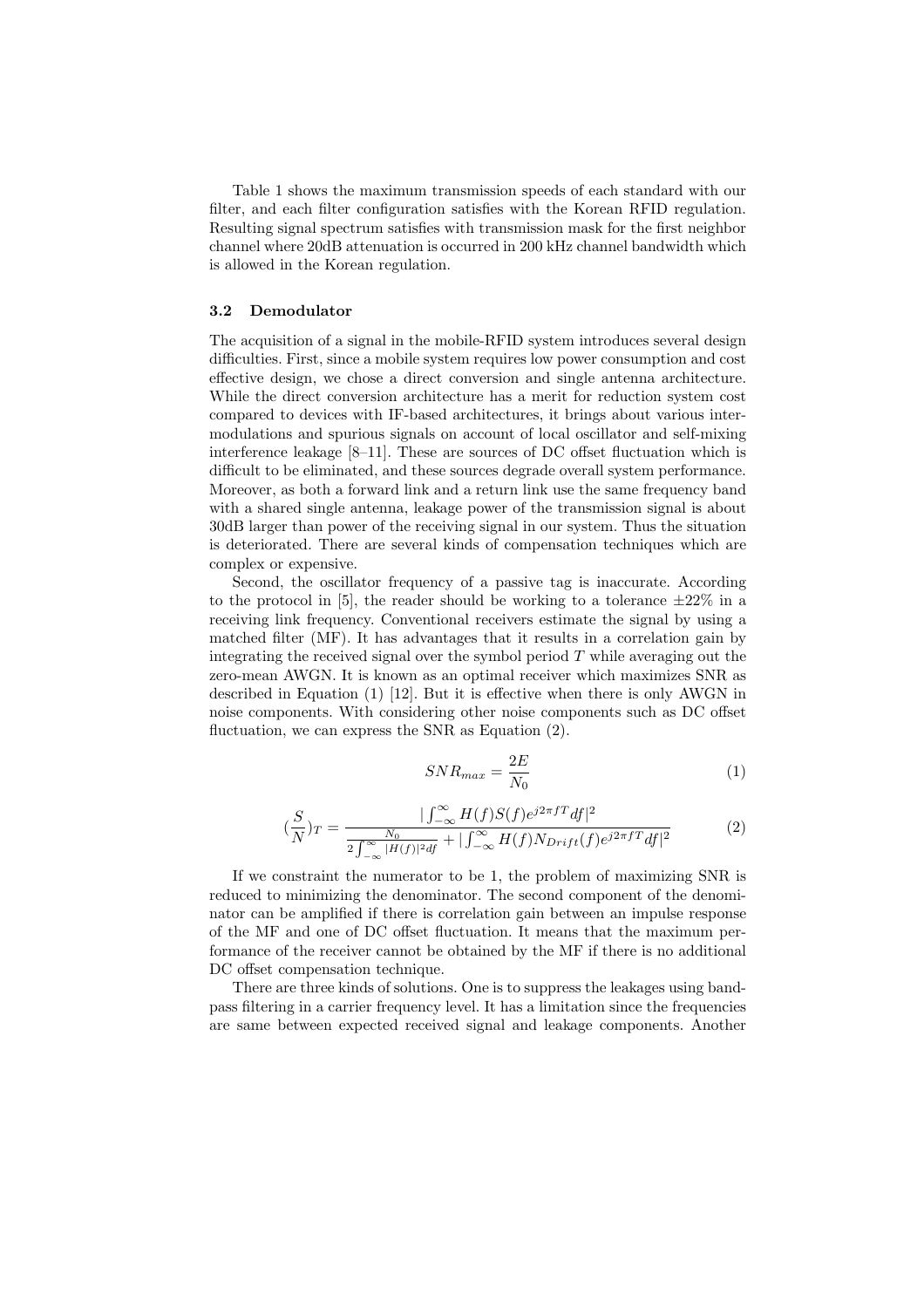technique [8, 10, 11] is to compensate the DC offset fluctuation by tracking and estimating it, or by bandpass filtering in a baseband level. This approach requires exquisite control with additional system resources or it maybe impractical for ASK signal. The third technique is to use efficient coding rules which have closely zero correlation gain with DC offset fluctuation ("dc-free" coding rule). But it cannot be adopted in the RFID system, because most standards do not establish coding rules which provide such a property.

Thus we developed a cost effective receiver architecture with good immunity from DC offset fluctuation as well as good feasibility. This architecture is called a transition trigger. The transition trigger architecture focuses on providing robust performance in presence of DC offset fluctuation and supporting every coding rule in the RFID standards. While a conventional MF recovers a symbol by estimating a maximum likelihood level of a symbol, the transition trigger recovers a symbol by triggering transitions caused by the symbol. The transition trigger consists of three major components which are a transition filter, a peak detector and a bit slicer.

The transition filter is an alternative of the conventional MF. It estimates a transition component of a received signal. By using the estimation, we can determine whether transition occurred or not. While impulse and frequency responses of the conventional MF are expressed as Equation  $(3)$ ,  $(4)$  [12], responses of the transition filter are defined as Equation (5), (6).

$$
h(t) = u(t) - u(t - T) \quad \text{for } 0 \le t \le T \tag{3}
$$

$$
H(f) = T\text{sinc}(f) e^{-j\pi fT} \tag{4}
$$

$$
h(t) = u(t) - 2u(t - T) + u(t - 2T) \quad \text{for } 0 \le t \le 2T \tag{5}
$$

$$
H(f) = T\mathrm{sinc}(fT)(e^{-j\pi fT} - e^{-3j\pi fT})\tag{6}
$$

Figure 3 shows the frequency response of the filter which suppresses the DC offset fluctuation and maximizes the transition component of a source signal efficiently. Conceptually, we can recover a symbol using this filter if the timing of a received signal is known already. In this case, we can use a simple comparator to determine symbol values. When the output of the transition filter is greater than a certain threshold at the switching point between symbols, the output of the comparator is inverted. If not, the output is kept. To evaluate the immunity of the transition filter compared to the conventional MF, we simulated BER performance of both filters with the DC offset fluctuation in addition to AWGN. The fluctuation is modeled simply as a low frequency continuous wave. Figure 4 shows the simulation data. The 1000 bits FM0 coded tag responses were received 100 times. The link frequency of responses was 80 kHz, a sampling frequency was 640 kHz and the amplitude of the fluctuation was equal to symbol signals. In Figure 4 (a), the BER of the MF is more excellent than the transition filter in absence of the fluctuation. Because the MF is best able to average out the AWGN. But the performance of the transition filter is acceptable since we do not need extreme performance in our target environment. The required receiver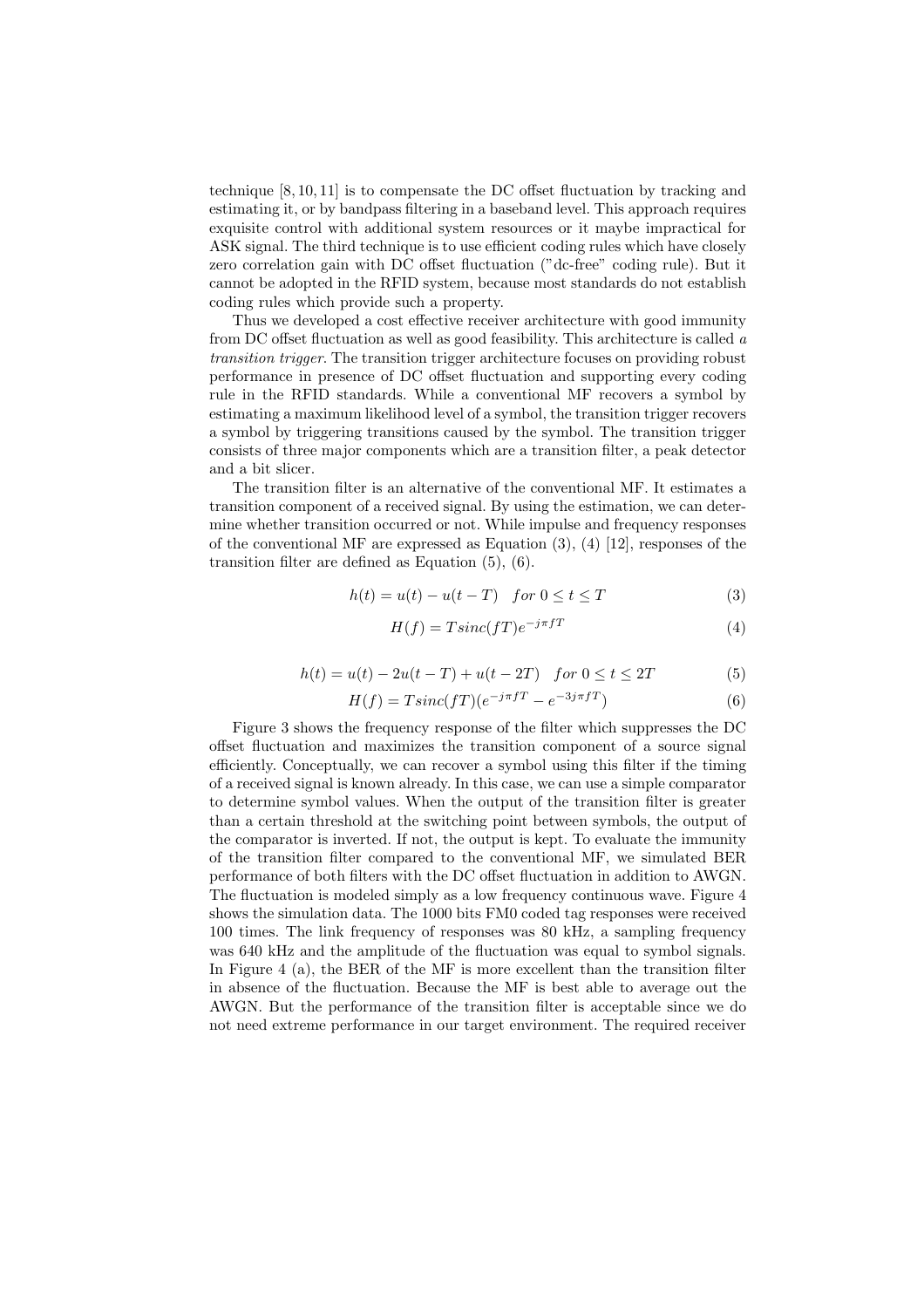

Fig. 3. Spectrum of the transition filter.

sensitivity is -96dBm. In this case, the output SNR of our RF circuit including ADC is 12.9dB. Thus our design targets on BER 10<sup>−</sup><sup>3</sup> in SNR 12.9dB. Besides the immunity of the fluctuation is more important factor. As shown in (b)∼(d) of Figure 4, while performance of the MF is degraded severely, the transition filter shows good immunity. It is important that it is done without any additional processing such as a bandpass filtering. Thus our design is cost effective as well as acceptable in a term of performance.

The peak detector finds points at which transition is occurred by tracking the output of the transition filter. Basically, it detects peaks by comparing a signal to the threshold which is adjusted dynamically and has two strategies. First, it recognizes a peak when a signal crosses zero level after it went across the threshold.

Second, even if a signal does not cross the threshold, the detector recognizes a peak when it goes across the opposite threshold level after zero-crossing. After recognizing a peak, the detector determines the peak point which has maximum correlation gain between a present point and a previous recognized point. And the detector updates the threshold to be half of the current peak value.

Using the information of peak positions, a bit slicer recovers symbols. Basically it determines symbols using peak polarities and distance between peak positions. For example, assuming a symbol has a period  $T$ , the slicer determines whether there is one symbol when peak-to-peak distance is closed to T or not. However, it is a problem that the receiver does not know the period  $T$  exactly. As previously mentioned, the oscillator frequency of a passive tag is inaccurate and the reader should be working to a tolerance  $\pm 22\%$  in a receiving link frequency. It means that we cannot recover symbols using just a peak-to-peak distance. Thus we buffers the distances to obtain an actual link frequency. Our receiver has 7 bit-slicers which has different periods each other. Each slicer is connected with preamble detection buffers which detect a preamble from the received signal. If the preamble is detected from any preamble detection buffer, a bit-slicer selector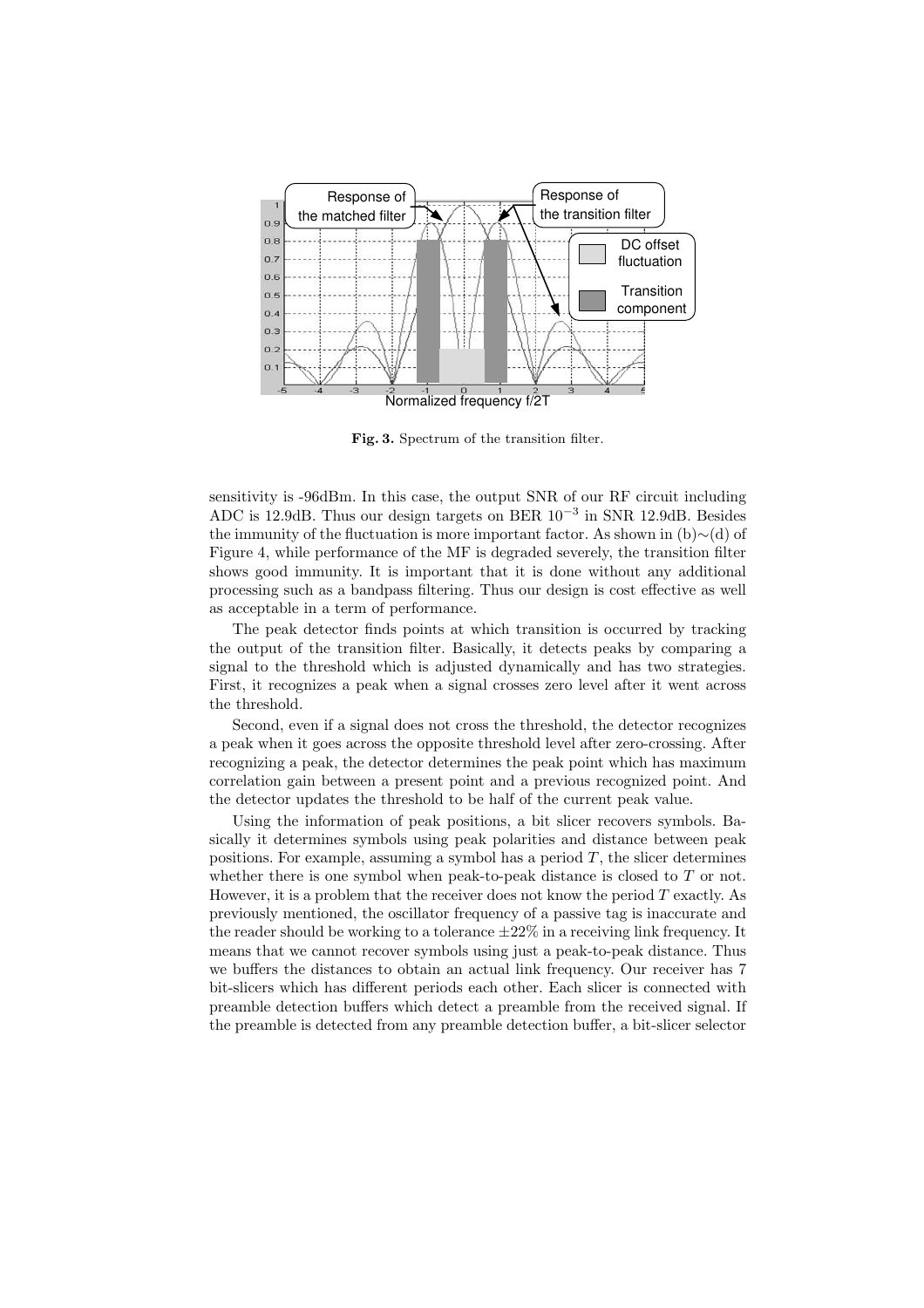

Fig. 4. BER performance in the DC offset fluctuation. DC offset fluctuation frequency: (a) No fluctuation (b) 16kHz (c) 8kHz (d) 4kHz.

determines one bit-slicer which is used for symbol recovery by calculating actual receiving link frequency using buffered peak distances.

Using the transition trigger architecture, we achieved the receiver performance as shown in Table 2. It was obtained from a simulation that received 160 bit tag responses of EPC class-1 Gen2 1000 times. As a result, our receiver is working to a tolerance  $\pm 22\%$  at a receiving link frequency.

Until now, we present our hardware architecture. It has signal processing features to reduce performance burden for a general purpose processor. And it is focused on low power consumption and cost effectiveness as well as maintaining acceptable performance on our environment. In the following section, we present the experimental design for verification of our architecture.

| Timing Error |                         | <b>SNR</b>     |     |                      |                          |                |  |  |
|--------------|-------------------------|----------------|-----|----------------------|--------------------------|----------------|--|--|
|              |                         | $12.9dB$  10dB |     | 9dB                  | 8dB                      | 6dB            |  |  |
| $-22\%$      | BER (Bit Error Rate)    | 0.0            | 0.0 |                      | $0.023$ $ 0.0131 0.1181$ |                |  |  |
|              | PER (Packet Error Rate) | 0.0            | 0.0 |                      | $1.1\%$   3.8\%   35.8\% |                |  |  |
| $0\%$        | BER.                    | 0.0            | 0.0 | 0.0071 0.0045 0.0733 |                          |                |  |  |
|              | PER.                    | 0.0            | 0.0 | $0.3\%$              |                          | $1.6\%$ 23.5\% |  |  |
| $+22\%$      | <b>BER</b>              | 0.0            | 0.0 | 0.001                | 0.0047 0.0802            |                |  |  |
|              | PER.                    | 0.0            | 0.0 | $0.3\%$              |                          | $2.6\%$ 32.6\% |  |  |

Table 2. Receiver performance in AWGN.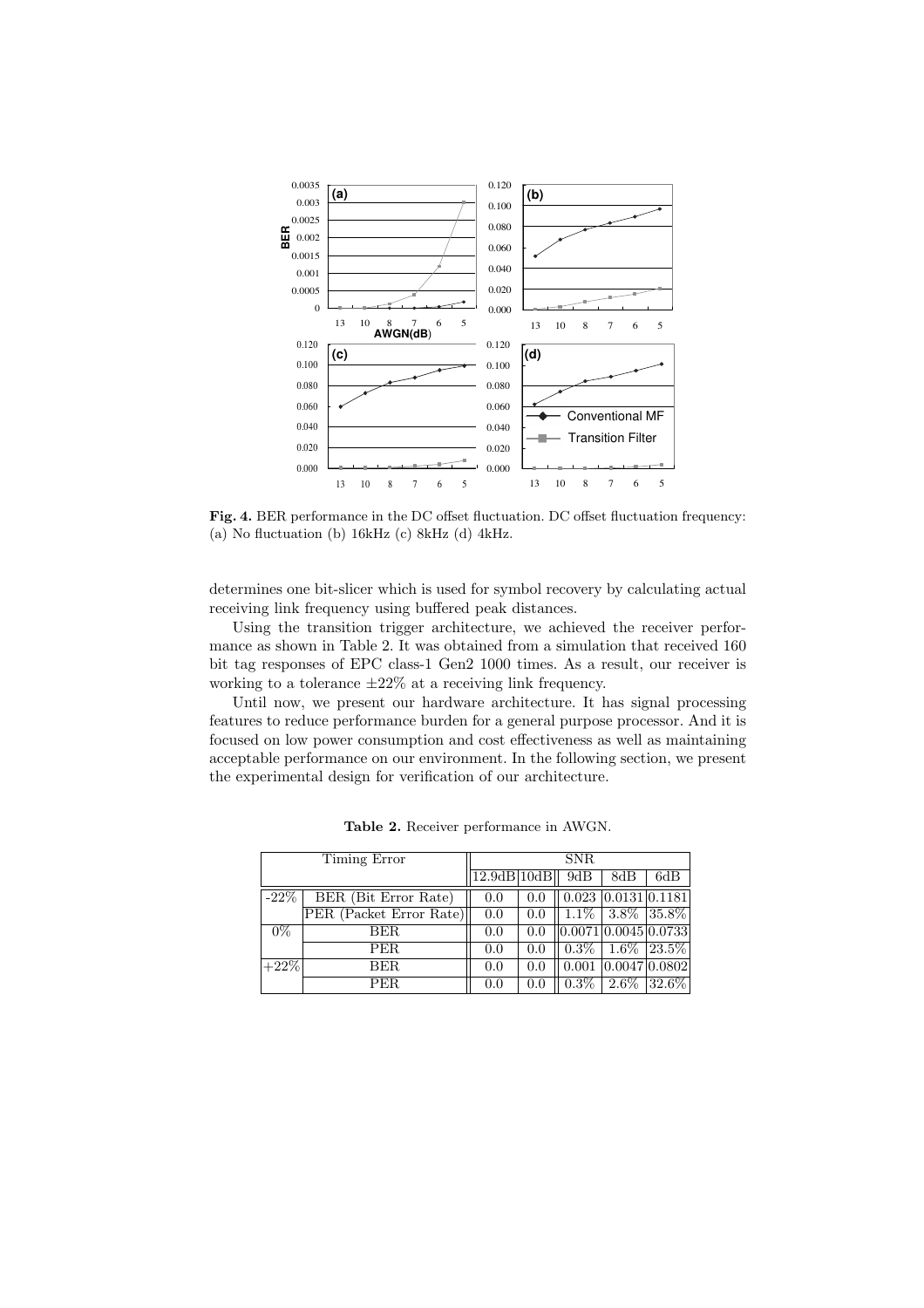## 4 EXPERIMENTAL DESIGN

We implemented our prototyped baseband modem logic on the ARM-based Excalibur FPGA, ultra high frequency (UHF) RF circuit with filters, direct conversion up/down mixers, a PLL, a power amplifier and a palm sized antenna. The baseband modulator and the demodulator were implemented in FPGA. And the RFID firmware is running on an ARM9 processor on the Excalibur.

The baseband modem APIs allow us to control forward/return link frequencies, transmitting/receiving bit streams, PLL, TX/RX gains, and turn on/off each RF part. Our firmware has functions of inventory using anti-collision algorithms, and also has read/write functions if a protocol supports. Also special functionalities for security such as kill or lock at EPC protocols are accomplished.

A HAL application was coded on a personal digital assistants (PDA) using a graphic user interface (GUI) based on PocketPC 2002. Using a universal asynchronous receiver/transmitter (UART), the HAL application on PDA and the RFID baseband modem were connected. When a user chooses a HAL command on GUI, the HAL application sends a message to UART with predefined format and waits for a response from the firmware. The firmware of the baseband modem receives this message from the HAL application and decodes the message. After decoding the message, the firmware calls and executes a suitable function in an algorithmic part or a baseband modem API. If the firmware executes the function successfully, it sends back a response message, also a predefined format, to the HAL application. The HAL application displays proper information according to the responded message.

Finally, we fabricated the chip version of the reader with 0.18 um technology. Figure 5 shows this chip which is implemented with about 80k gate baseband logic, ARM9 processor, ADC, DAC and SRAM. Die size of the chip is 5mm by 5.27mm. And the power consumption of the baseband logic is estimated to 21.705mW with 25MHz clock frequency, 30% Flip-flop ratio and 10% switching activity. It can be more reduced, because the necessary clock frequency is just about 4 MHz actually. But we use unified 25MHz clock frequency for the MCU and the baseband logic to eliminate an additional PLL. At last, we demonstrated our chip embedding to a PDA phone at 2005 USN/RFID Conference & Exhibition which was held in Korea.



Fig. 5. Chip version of the multi-protocol RFID reader for mobile devices.